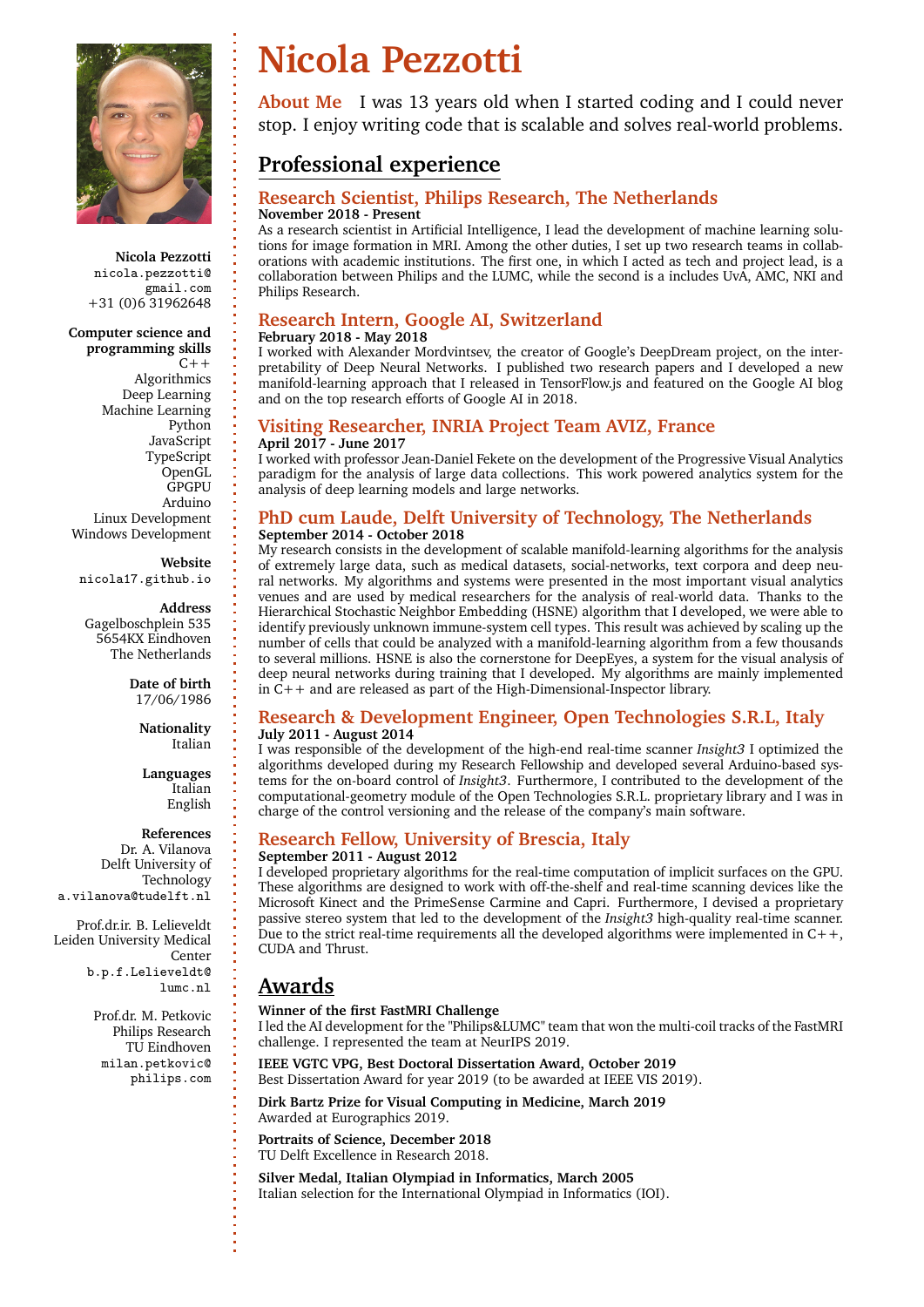# **Education**

#### **MSc in Computer Science, University of Brescia, Italy 2009-2011**

For my master thesis I worked on the development of fast and automatic tools for the alignment of 3D data such as point clouds, meshes and range images. This work was done in collaboration with the company Open Technologies S.R.L. where I interned for 6 months. I graduated with a final grade of 110/110.

#### **BSc in Information Engineering, University of Brescia, Italy 2005-2009**

For my bachelor thesis I developed a library for interprocess communication between real-time applications working in Linux-Xenomai and other Linux applications. This work was done in collaboration with the company G2L S.R.L. where I interned for 6 months.

### **Personal interests**

Long-distance running, cycling, board gaming, reading, coding competitions, traveling.

## **Featured Publications**

#### **Differentiable Image Parameterizations**

A. Mordvintsev, N. Pezzotti, L. Schubert, C. Olah *Distill.pub 2018,*

*Interactive Journal for Machine Learning Interpretation.*

#### **GPGPU Linear Complexity t-SNE Optimization**

N. Pezzotti, J. Thijssen, A. Mordvintsev, T. Höllt, B. van Lew, B. Lelieveldt, E. Eisemann, A. Vilanova *Transaction on Visualization and Computer Graphics, Proc. of IEEE VIS 2019 and Google AI Blog 2018*

**DeepEyes: Progressive Visual Analytics for Designing Deep Neural Networks** N. Pezzotti, T. Höllt, J. van Gemert, B. Lelieveldt, E. Eisemann, A. Vilanova *Transaction on Visualization and Computer Graphics, Proc. of IEEE VIS 2017*

#### **Hierarchical Stochastic Neighbor Embedding**

N. Pezzotti, T. Höllt, B. Lelieveldt, E. Eisemann, A. Vilanova *Computer Graphics Forum, Proceedings of EuroVIS 2016*

**Interactive Visual Analysis of Mass Cytometry Data by Hierarchical Stochastic Neighbor Embedding Reveals Rare Cell Types** V. van Unen\*, T. Höllt\*, N. Pezzotti\* et al. *Nature Communications 2017*

#### **Approximated and User Steerable tSNE for Progressive Visual Analytics**

N. Pezzotti, B. Lelieveldt, L. van der Maaten, T. Höllt, E. Eisemann, A. Vilanova *Transaction on Visualization and Computer Graphics, Presented at IEEE VIS 2016*

# **Program Committee**

**Innovative Applications of Artificial Intelligence 2020 (IAAI-20)** Applied AI research program within the AAAI National Conference

**Smart Tools and Applications in Graphics 2018** Eurographics Italian Chapter with a focus on Machine Learning for Graphics

## **Review Service**

**Conference on Computer-Human Interaction (ACM CHI) 2019** Premier international conference of Human-Computer Interaction.

**IEEE Transaction on Visualization and Computer Graphics (IEEE TVCG) 2018, 2019** Most important journal on the topics of visualization and computer graphics.

#### **IEEE VIS 2017, 2018, 2019**

Worldwide largest and most important conference on Scientific Visualization, Information Visualization and Visual Analytics.

#### **Neural Networks 2019**

Neural Networks is a monthly peer-reviewed scientific journal and an official journal of the International Neural Network Society.

#### **International Conference on 3D Vision 2018**

International conference on 3D research, computer vision and graphics.

#### **Smart Tools and Applications in Graphics 2018**

Eurographics Italian Chapter with a focus on Machine Learning for Graphics

#### **EuroVis 2018, 2019**

European conference on Scientific Visualization, Information Visualization and Visual Analytics.